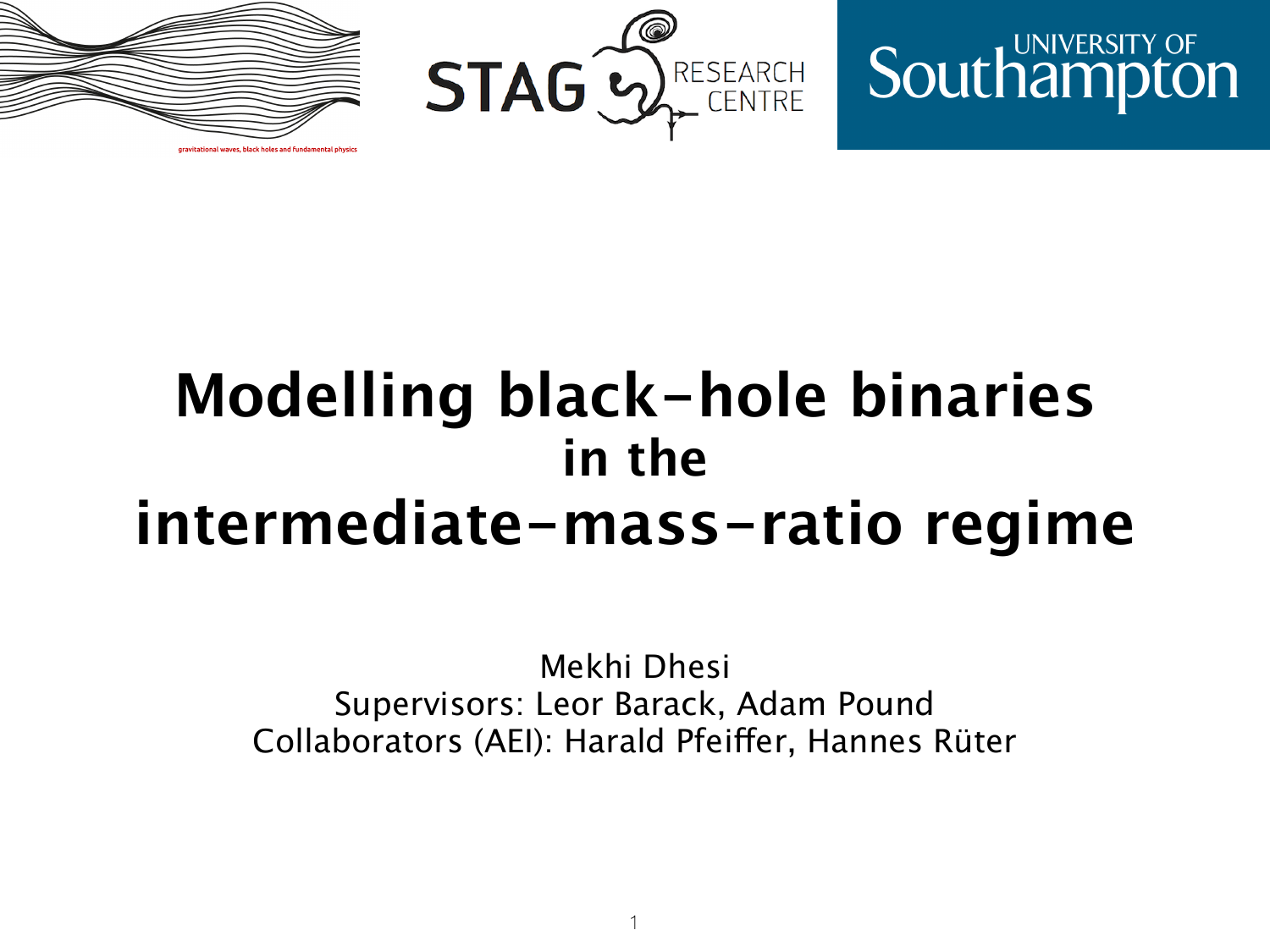





# **Outline**



### **Proposed Method**

### **Scalar-Field Toy Model**

### **Next Steps**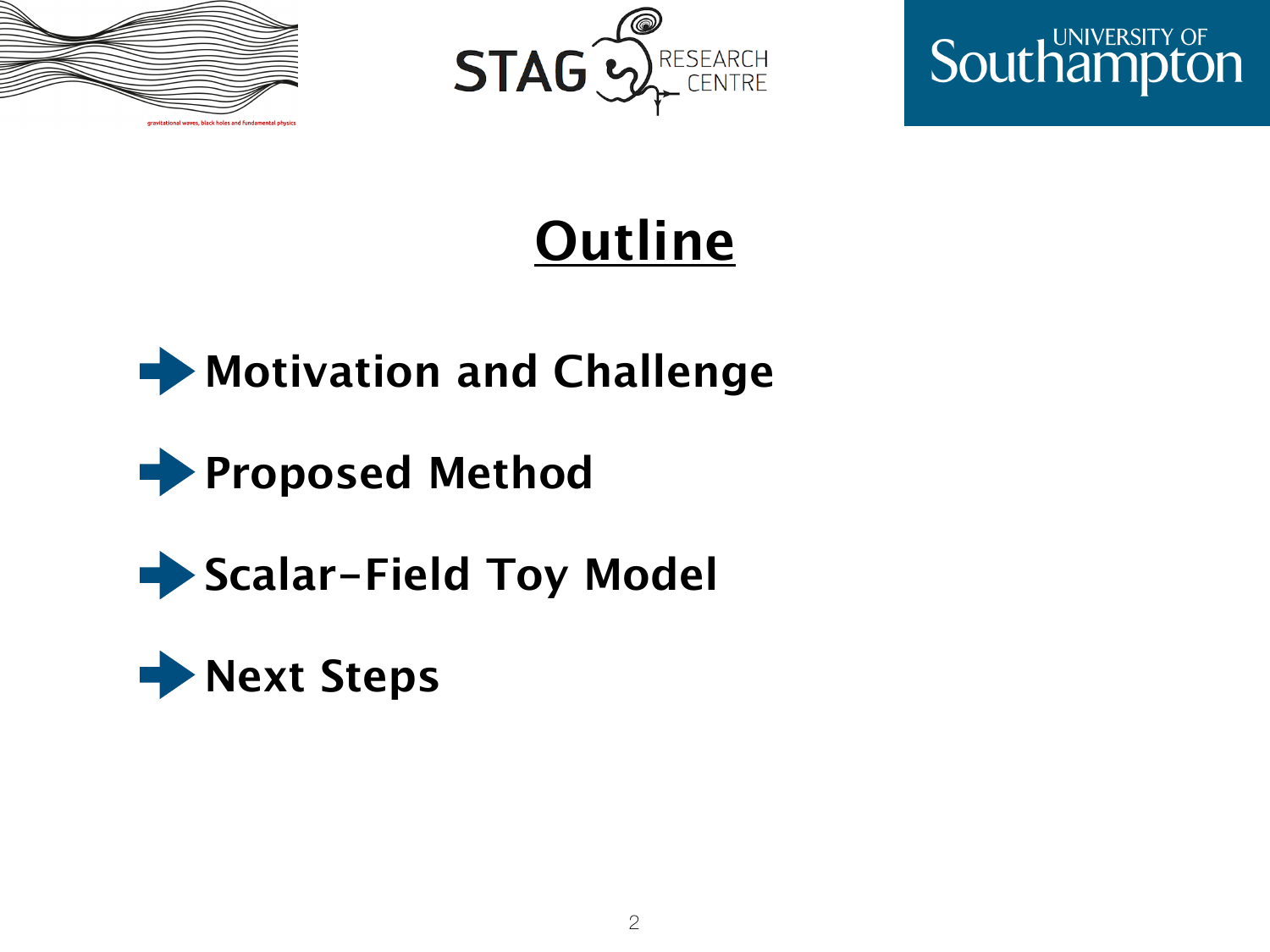### **Types of BBH mergers**

**mass-ratio M/m**

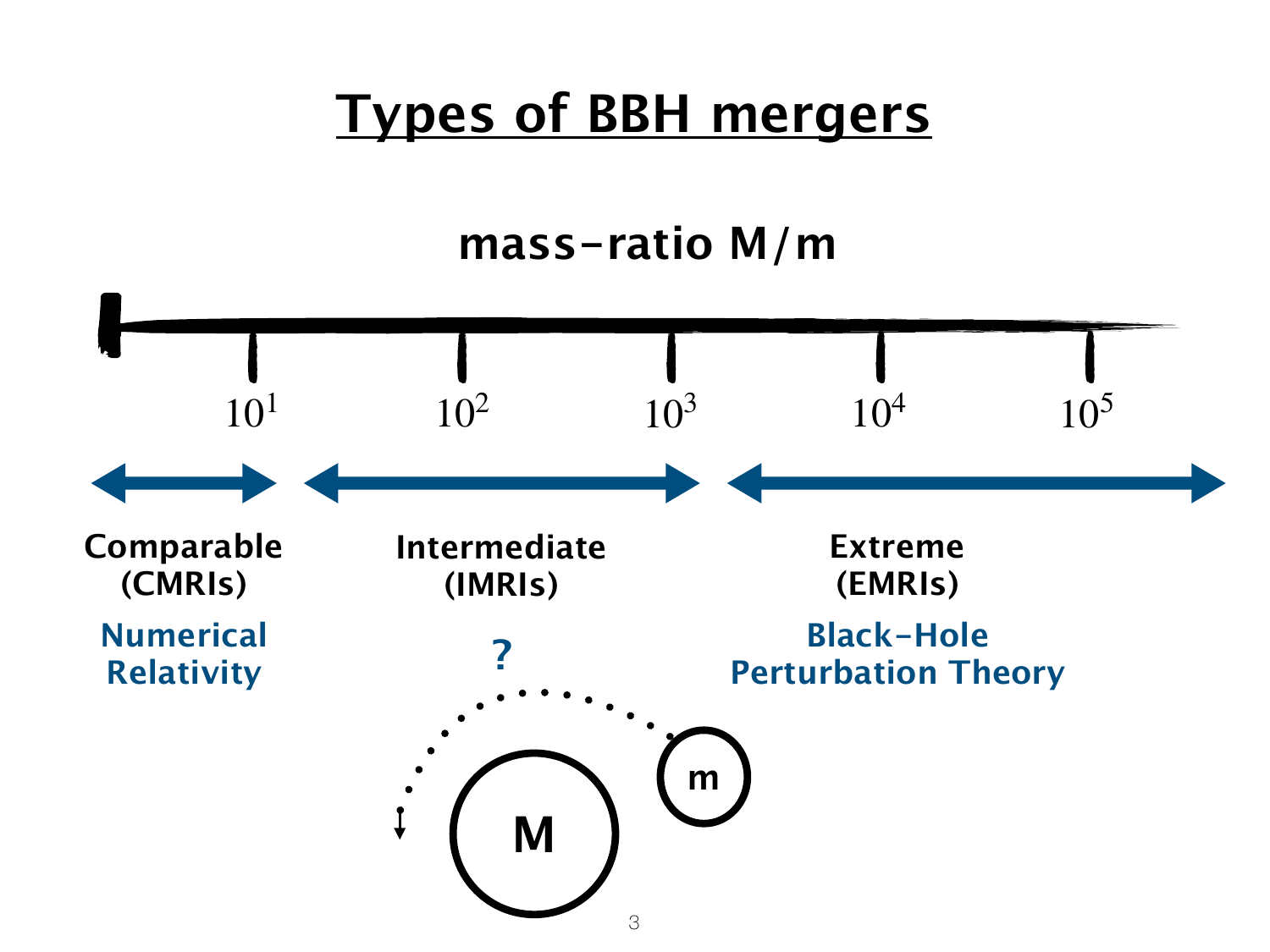## **NR runtime with M/m**



**NR runtime** <sup>∝</sup> ( *M m* ) 2 **Time steps per orbit (numerics)**  $\sqrt{2}$ *M m* )

#### **If 1:10**  $\sim$  **100 days**  $\sim$  **3 months** Then  $1:100 \sim 10,000$  days  $\sim 27$  years!

**IMRIs: 1:100-1,000**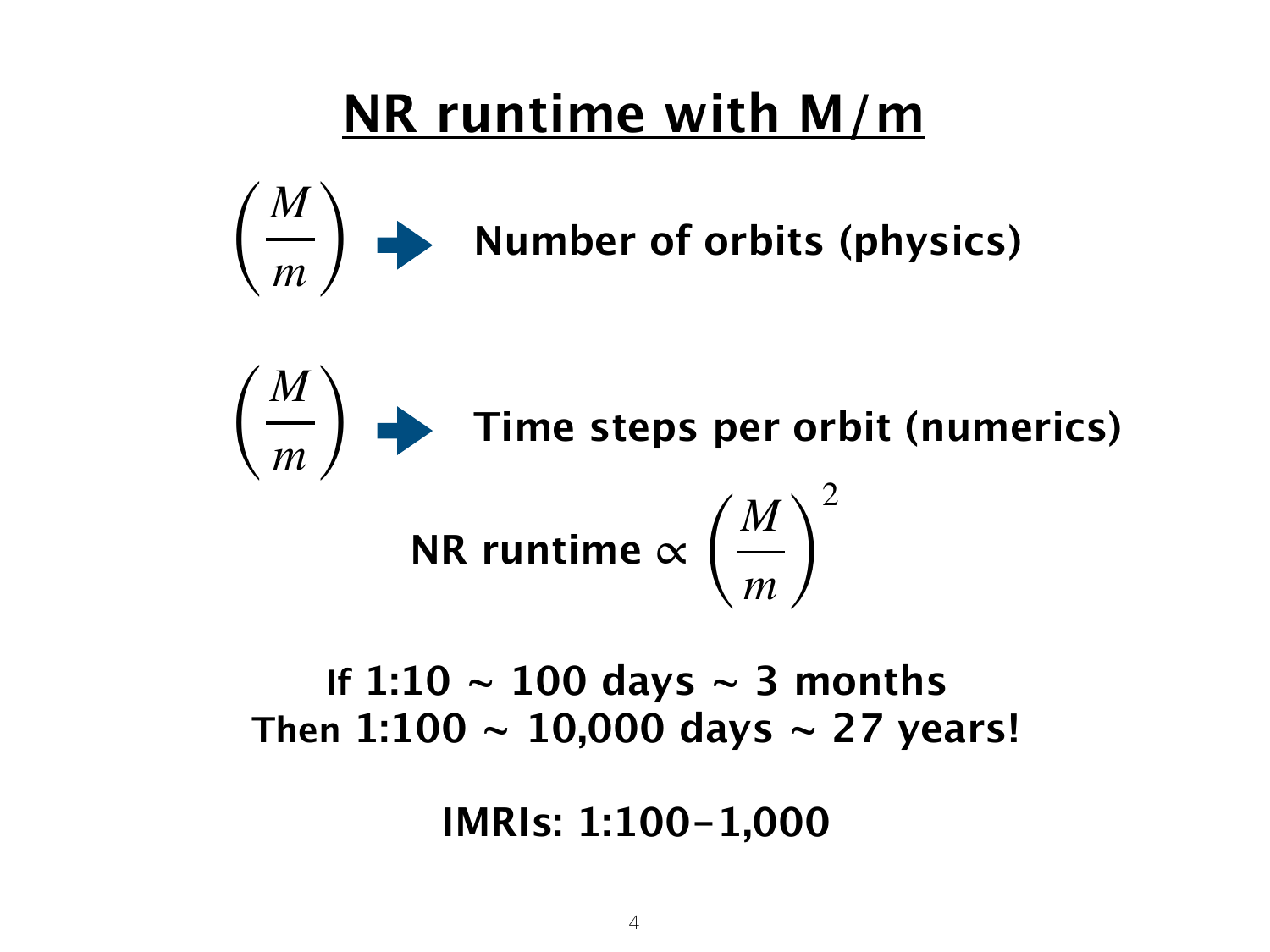# **Why IMRIs**

**IMBH: ultra-luminous x-ray sources in globular clusters and recent LIGO trigger**

**#1: Stellar-mass CO + IMBH = IMRI with Advanced LIGO**

**Explore the dynamics of globular clusters** 

**#2: IMBH + SMBH = IMRI with LISA**



 **Explore the dynamics of galactic nuclei**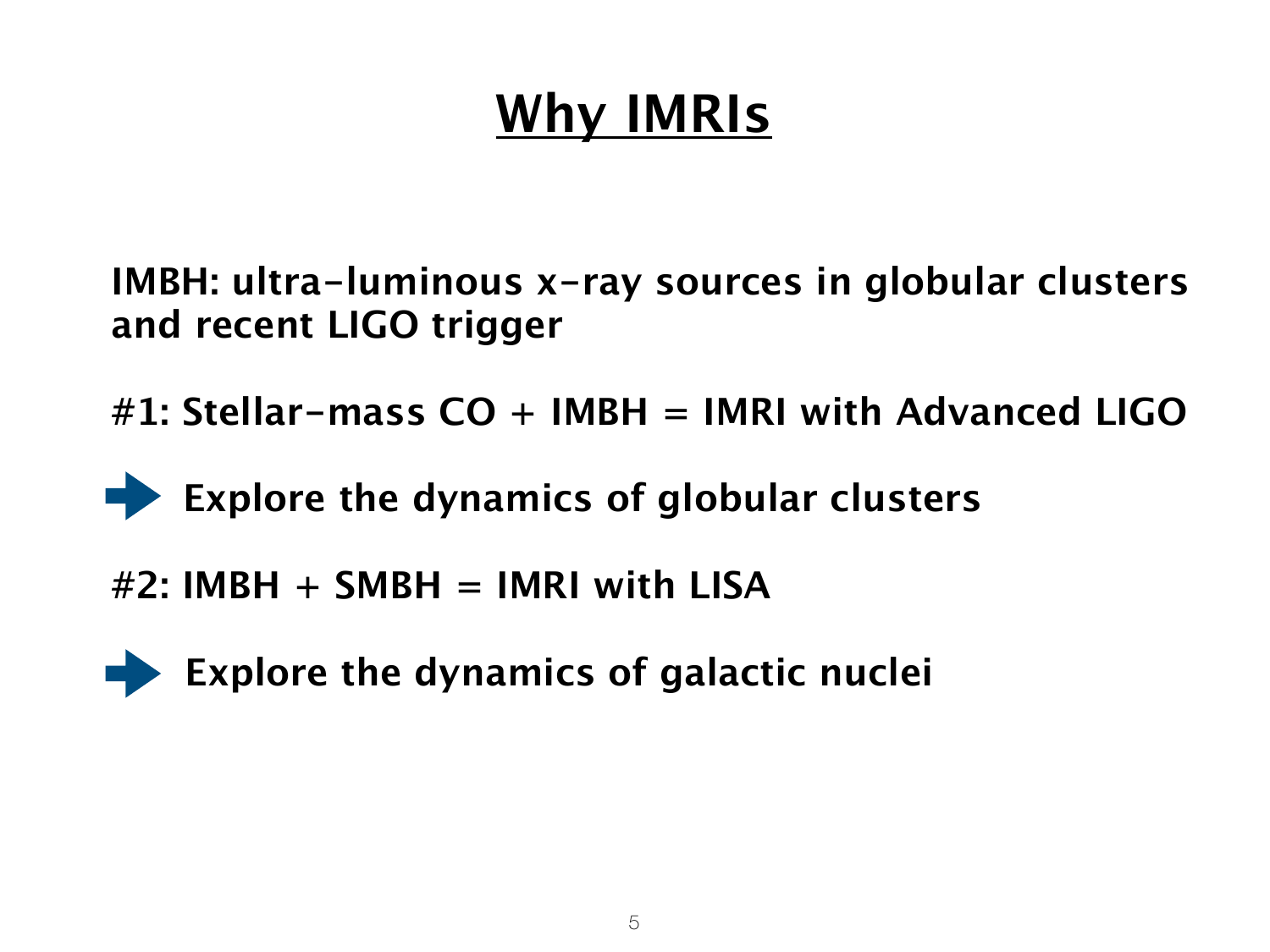## **Proposed Method (3+1)**

**Matching of approximate analytical solution to NR elsewhere in the spacetime**

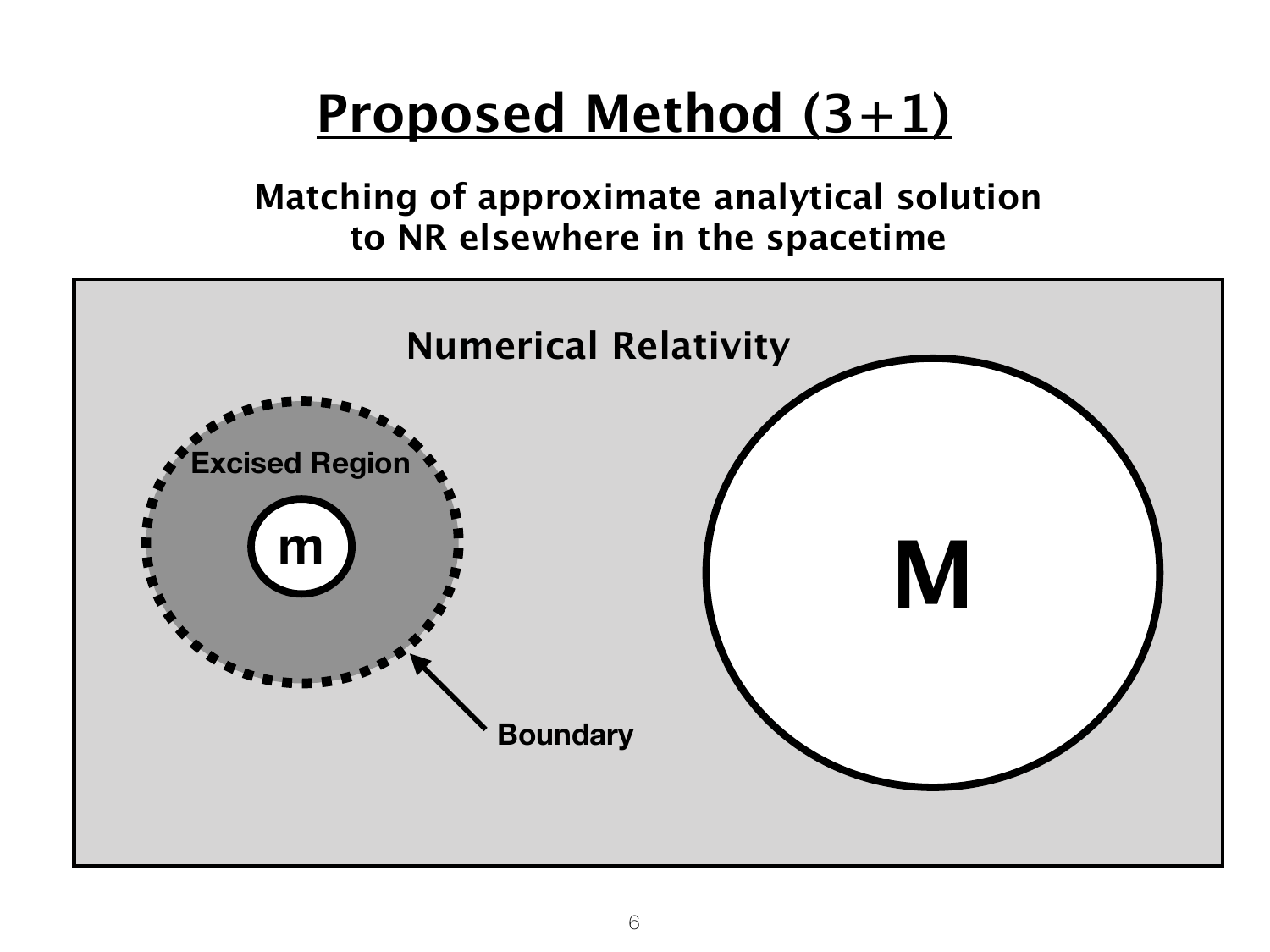### **Toy Model: Linear Scalar-Field on Schwarzschild**

$$
g^{\alpha\beta}\nabla_{\alpha}\nabla_{\beta}\Phi(x) = -4\pi\rho(x)
$$

#### **Spherical Harmonic Mode Decomposition**

$$
\Phi = \frac{1}{r} \sum_{l=0}^{\infty} \sum_{m=-l}^{l} \Psi_{lm}(r, t) Y_{lm}(\theta, \phi)
$$

$$
\rho = \frac{Q}{r^2(t)} \frac{F(r(t))}{E(r_p)} \sum_{lm} Y_{lm}(\theta, \phi) Y_{lm}^* (\frac{\pi}{2}, \phi_p(t)) \delta(r - r_p)
$$

**Where**  $F(r) = \left(1 - \frac{2M}{r}\right)$   $E(r_p) =$ *rp* − 2*M*  $r_p(r_p - 3M)$ 

**M**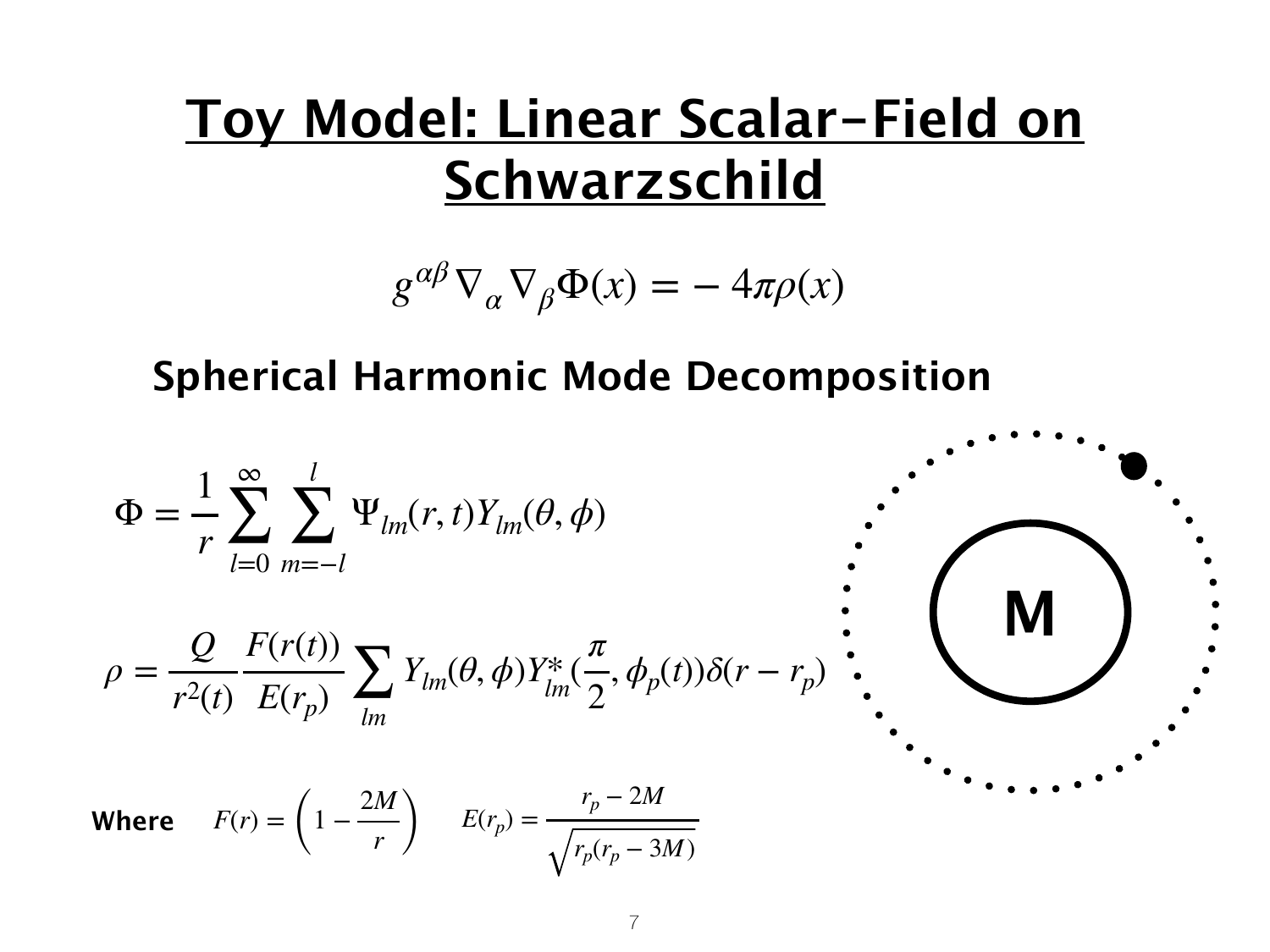## **Characteristic Grid**

#### **Transformation to Double-Null Coordinates**

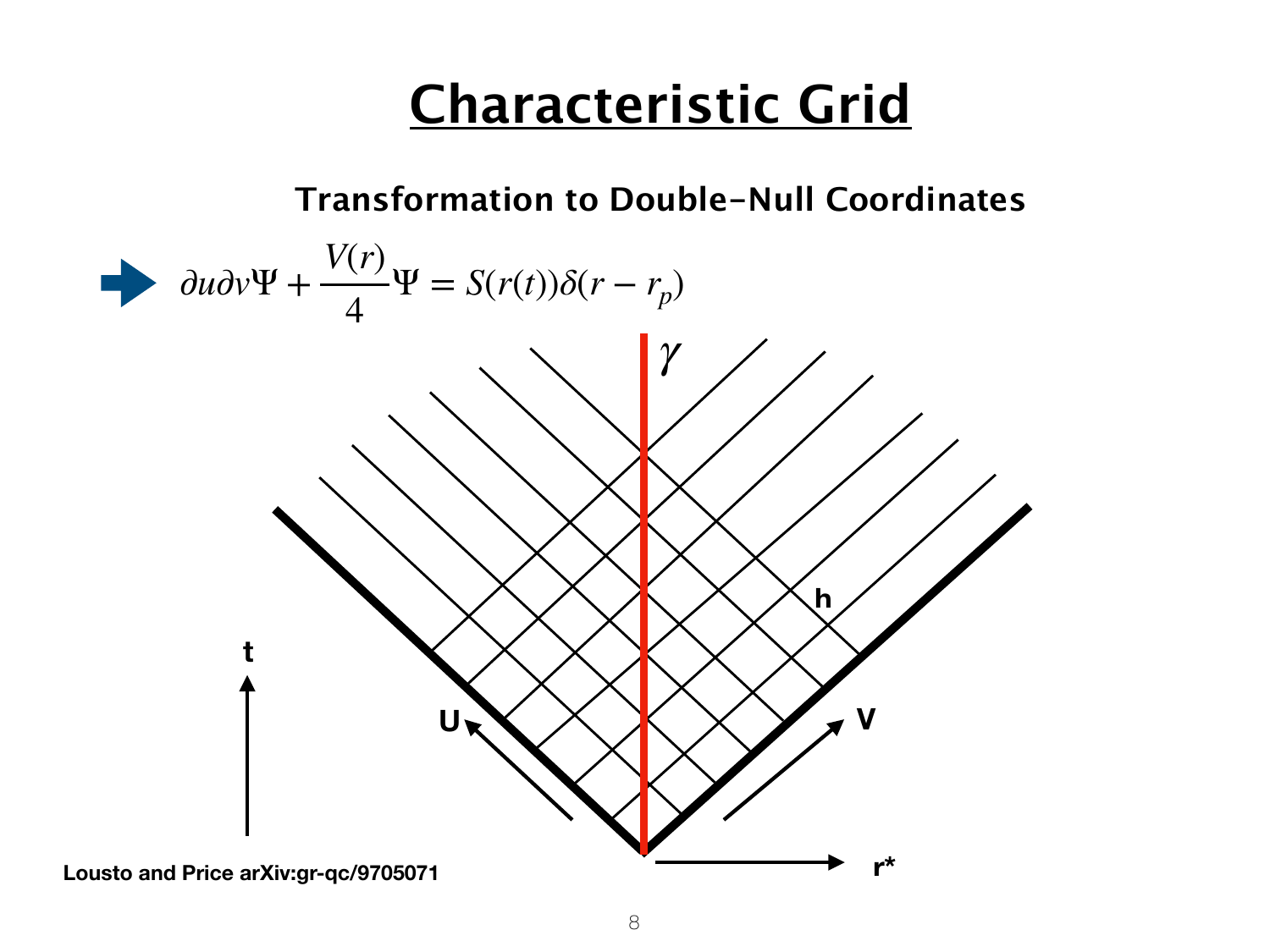## **Toy Model Worldtube Excision on Schwarzschild**

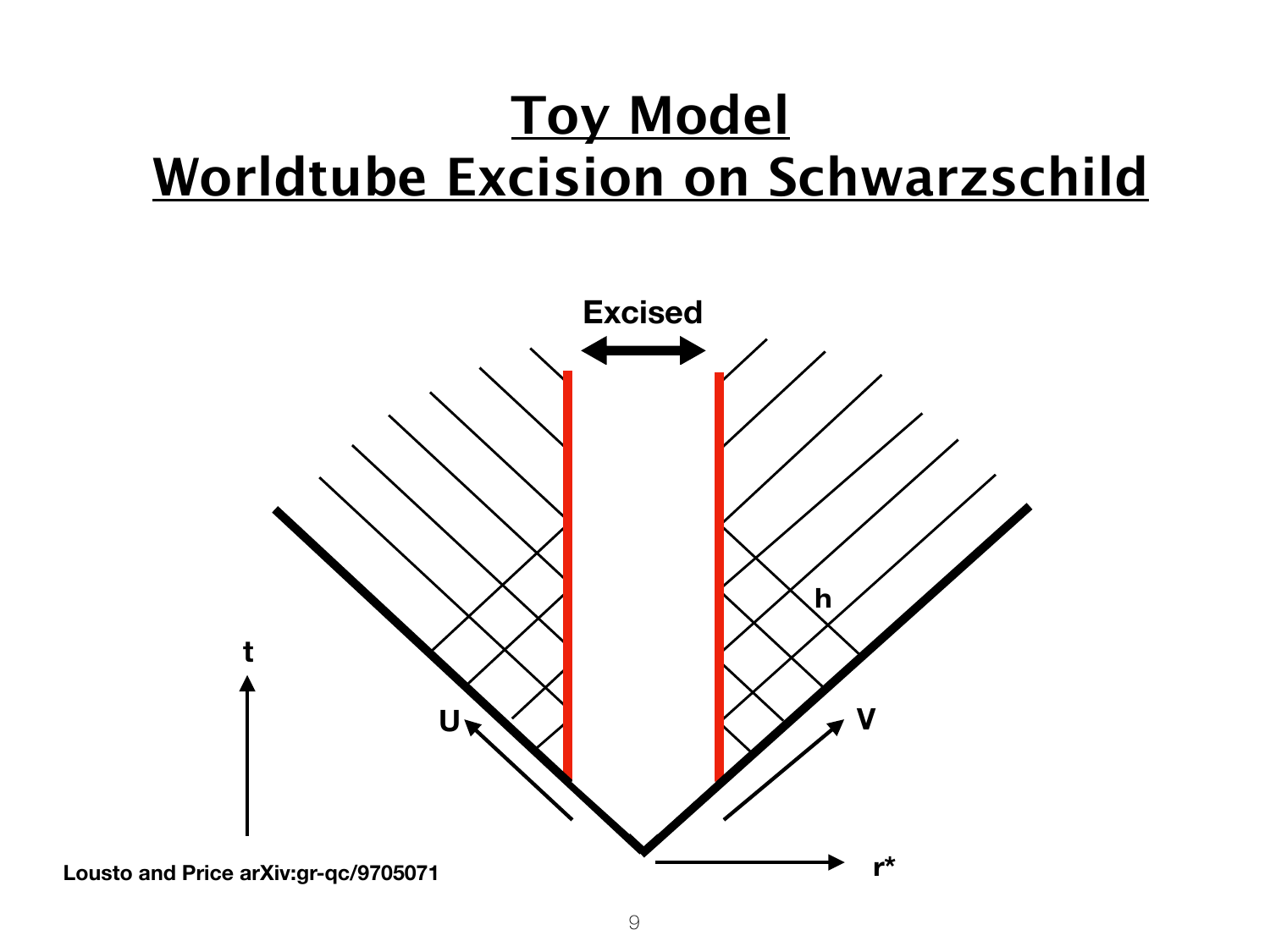## **Approximate Analytical Solution inside Worldtube**

#### **Matching the retarded field across the worldtube boundary**

 $\Phi^{ret}(x) \approx \Phi^P + \Phi^R$  $\Phi_{l,m}^P(t,r) = [a_0 + a_1 \Delta r + b_0 |\Delta r| + \mathcal{O}(\Delta r^2)]e^{im\Omega t}$  $Φ<sup>R</sup> = Φ<sup>N</sup> - Φ<sup>P</sup>$  $\Phi_{l,m}^R = \Phi_{l,m}^R(r_p, t) + \mathcal{O}(\Delta r)$ **first stage = unknown constant**   $a_0, a_1, b_0$  = known coefficients  $\Phi^{ret} = \Phi^N$ 

**Wardell, Warburton 2015 arXiv:1505.07841v2**

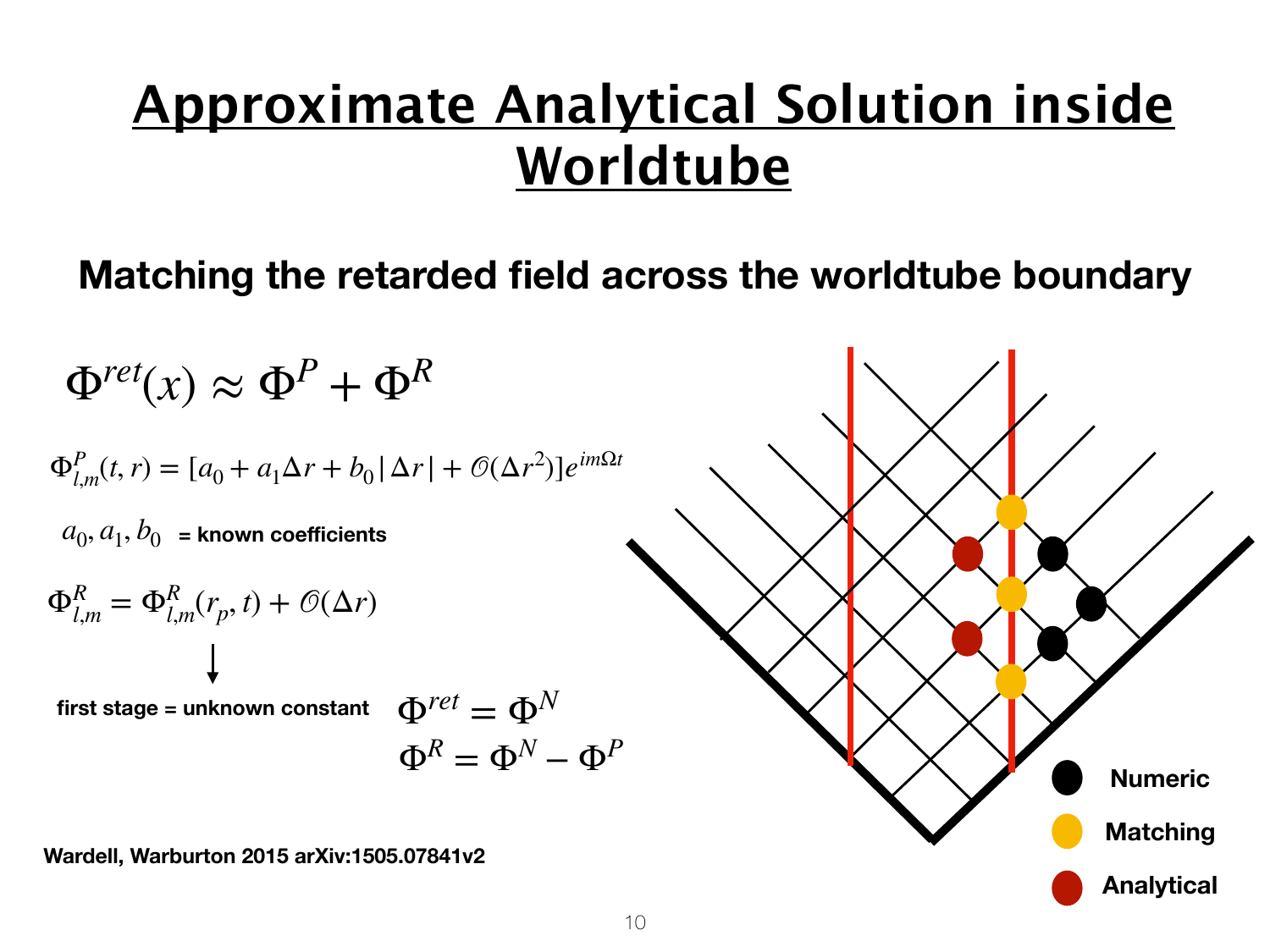### **Sample Results**

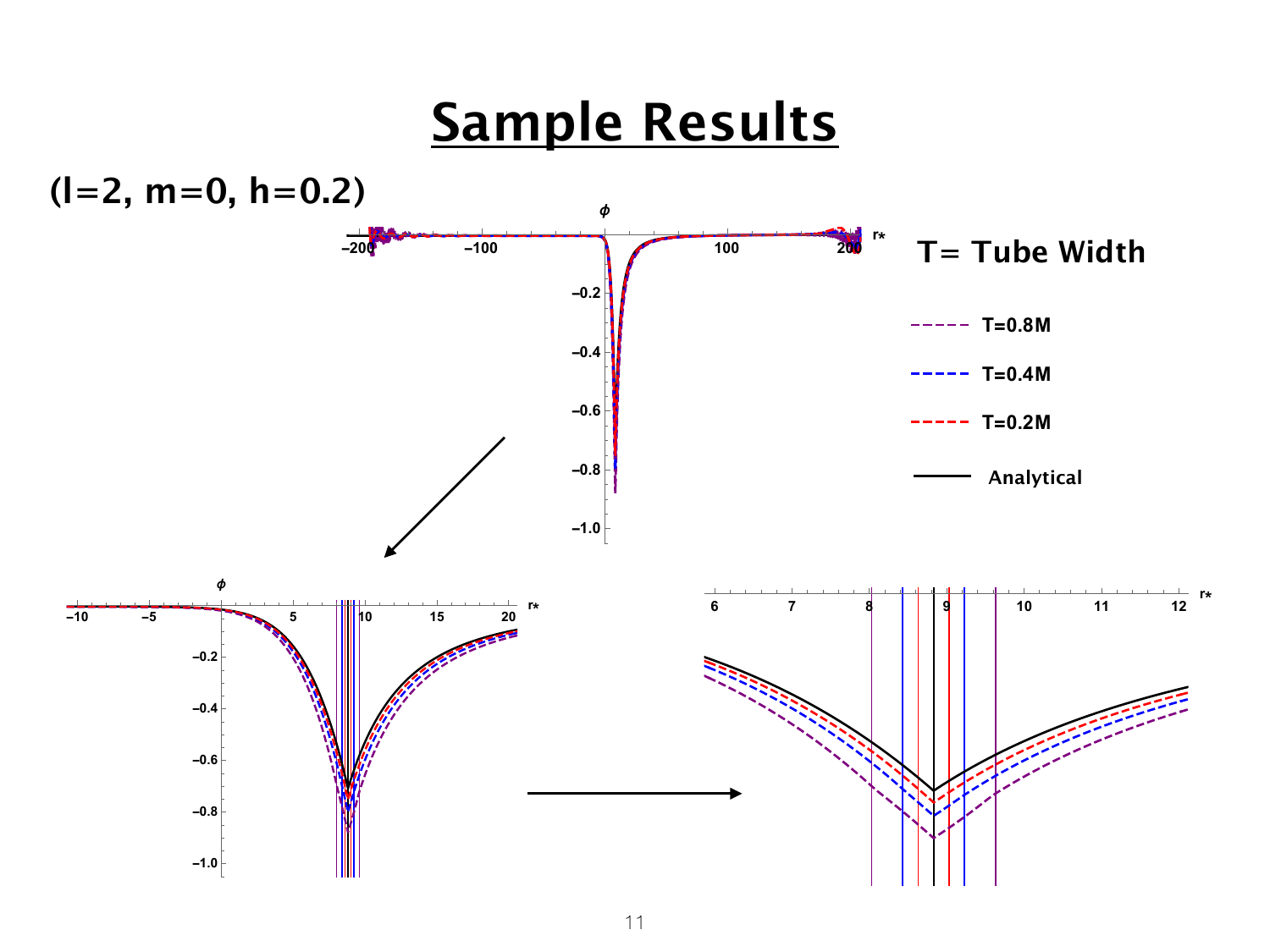





## **Next Steps**



$$
\Phi^{ret}(x) \approx \Phi^P + \Phi^R
$$



- **Approximate analytical solution: Tidally perturbed black-hole metric**
- **Inclusion of small-body spin**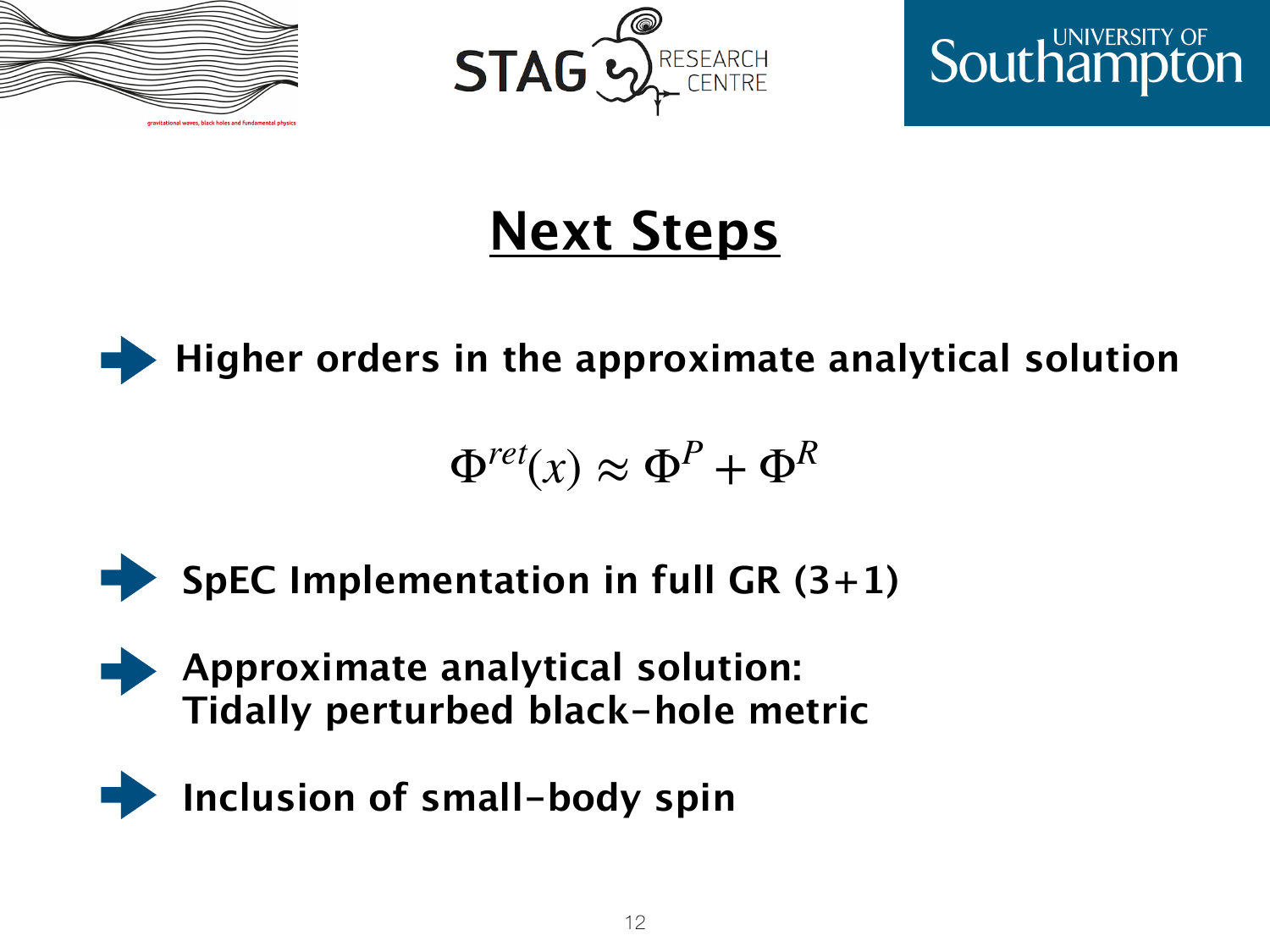





# **Reserve Slides**